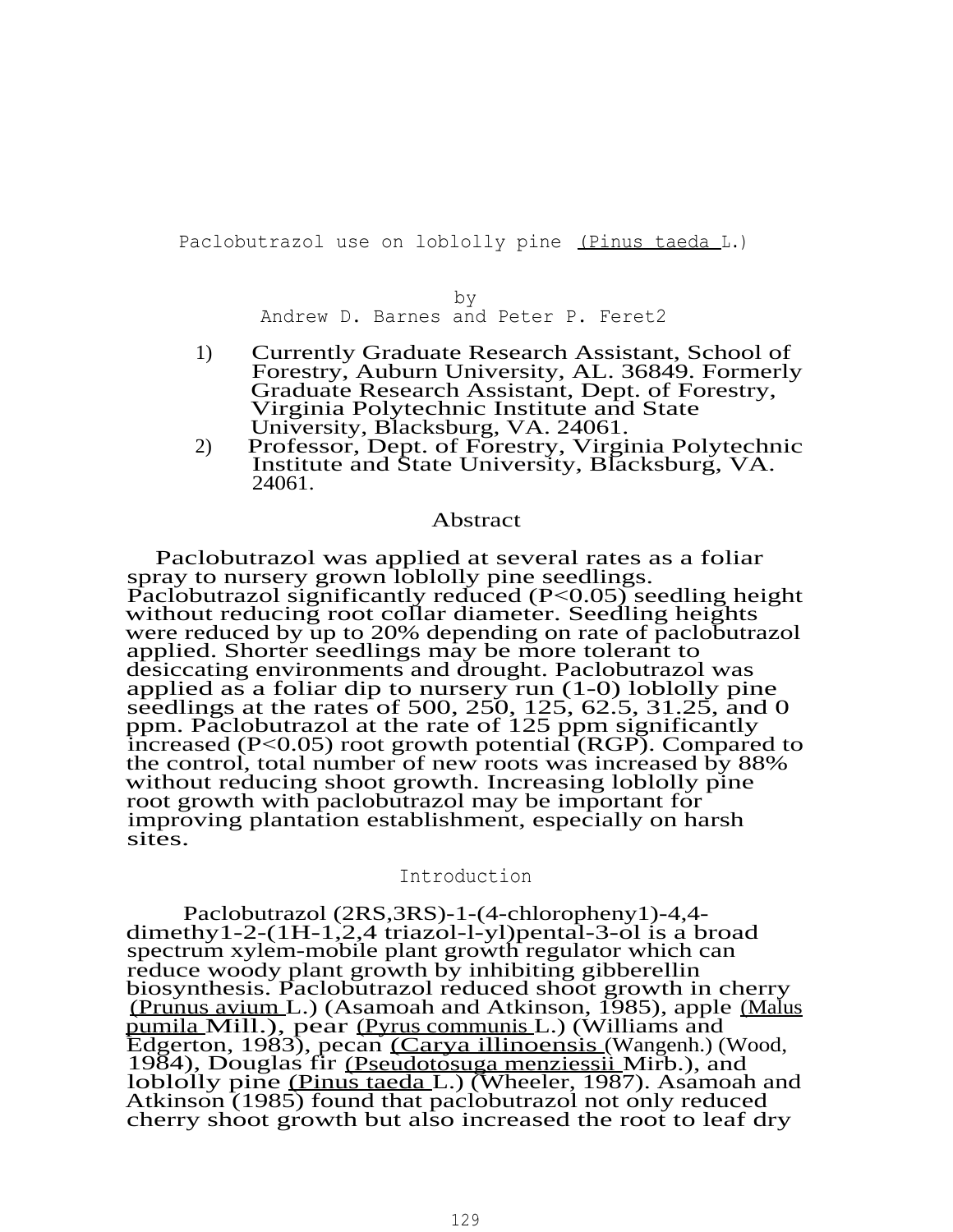# weight ratio in apple seedlings.

Seedling root/shoot ratio can influence loblolly pine survival (Larsen et al. 1986). Seedling shoot growth should be managed in the nursery so that transpiration does not exceed water uptake after outplanting, especially when seedlings are planted in cold soil or under dry conditions with high winds (Larsen et. al. 1986). Application of paclobutrazol significantly increased the root/shoot ratio of container grown loblolly pine by reducing root growth less than shoot growth (Wheller, 1987). Further study was recommended to clarify the effects of paclobutrazol on loblolly pine.

Paclobutrazol can increase the fine roots of apple (Steffens and Wang 1984) and loblolly pine (Wheller 1987). Root growth potential (RGP), a seedlings ability to produce new roots after outplanting is correlated to seedling survival (Feret and Kreh 1985, Larsen et. al. 1986). A number of cultural practices have been used to enhance RGP including time of lifting, undercutting, root wrenching, fertilization, and cold storage (Ritchie and Dunlap 1980). Research was undertaken to determine if paclobutrazol has the desirable effect of increasing seedling root growth.

# **Materials** and Methods

# **Experiment 1**

Loblolly pine seed was machine sown on April 15th at the Virginia Division of Forestry's New Kent nursery. Paclobutrazol was applied to seedlings as a single application, or as four separate applications. The single application was made on May 23rd, 1988 at the rates of 3000, 2000, 1000, 500, 250, 125, and 0 ppm paclobutrazol. Four applications at the rates of 750, 500, 250, 125, 62.5, and 31.25 ppm were made at 3 week intervals beginning on May 23, 1988. In all cases paclobutrazol was applied in the form of Bonzi <sup>a</sup>s a foliar spray until runoff. The study used a randomized complete block design with four blocks. Each treatment consisted of  $0.36$  m<sup>2</sup> of nursery bed.

The seedlings were hand dug on February 21, 1989 and 2 subset of 10 randomly selected seedlings each were taken per treatment. In the first subset root collar diameter, stem height, and number of lateral roots were measured. Seedlings were dried for 72 hours at 60°C and needle, stem, lateral root, and taproot biomass were measured.

The second subset was stored at 2°C until February 24th

<sup>&</sup>lt;sup>1</sup> ICI Americas, Inc. Wilmington, DE 19897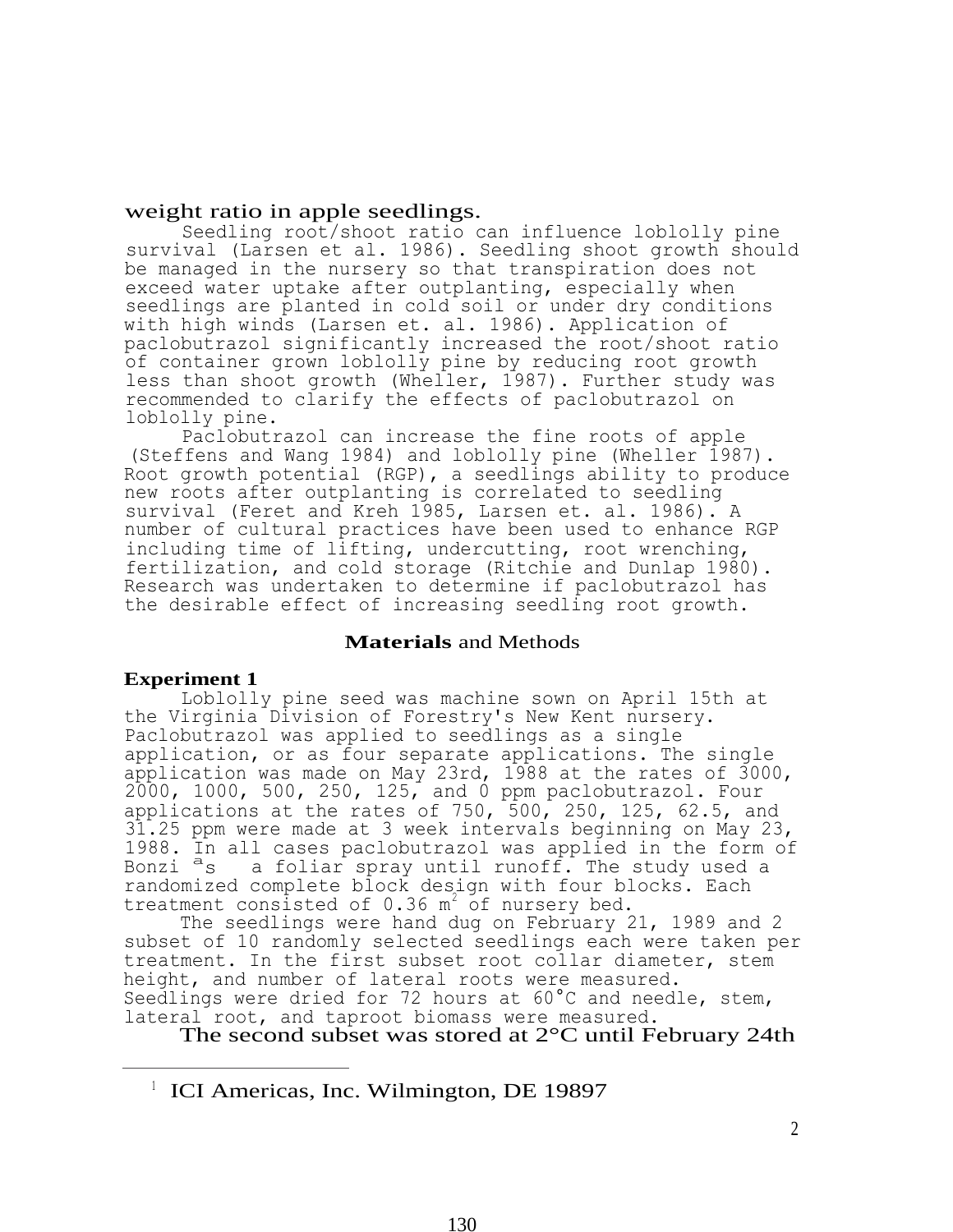and then planted to determine RGP following the methods of Feret and Kreh (1985). A two-way ANOVA model was used for partitioning variance with paclobutrazol concentration and blocks as the main effects. Duncan's New Multiple Range Test was used for mean separation when an F-statistic was significant  $(P<0.05)$ .

#### **Experiment 2**

Nursery run loblolly pine (1-0) seedlings were machine lifted on February 2nd and stored at 2°C until February 4th. Seedlings were then treated with paclobutrazol in the form of at the rates of 500, 250, 125, 62.5, 31.25, and 0 ppm (control). Paclobutrazol was applied by totally immersing the seedling shoot to the root collar for 10 seconds. Three seedlings per rate of paclobutrazol were planted in a 12 cm pot containing ProMix BX . Each rate was replicated 10 times and arranged in a randomized complete block design. The seedlings were grown under a 16h photoperiod and watered daily. After 21 days seedlings were excavated and new root growth was measured as in Experiment 1. A two-way ANOVA model was calculated with paclobutrazol concentration and blocks as the main effects. Duncan's New Multiple Range Test was used for mean separation when the Fstatistic was significant (P<0.05).

# **Results and Discussion**

# **Experiment 1**

Paclobutrazol significantly (P<0.05) reduced seedling height and stem biomass of nursery grown loblolly pine (Table 1). Four applications of paclobutrazol at lower rates resulted in greater and more consistent reductions in height growth compared to a single application at a high rate. Although stem biomass was significantly reduced there was no significant reduction in root collar diameter or needle biomass (Table 1). Reductions in root biomass were not significant and generally were equal in proportion to reductions in shoot biomass thus, the root/shoot ratio was not altered (Table 1). Therefore, paclobutrazol produced shorter seedlings without reducing needles needed for photosynthesis or roots needed for water uptake. Shorter seedlings due to application of paclobutrazol may be more tolerant to desiccating environments and drought (Larsen et al. 1986).

The use of paclobutrazol as a foliar spray on loblolly pine seedbeds resulted in the chemical coming in contact with the soil. Because paclobutrazol is very persistent in the soil (Wheeler, 1987) this type of application may not suitable for use in bareroot nurseries. This problem could possibly be resolved by using a wick applicator to apply the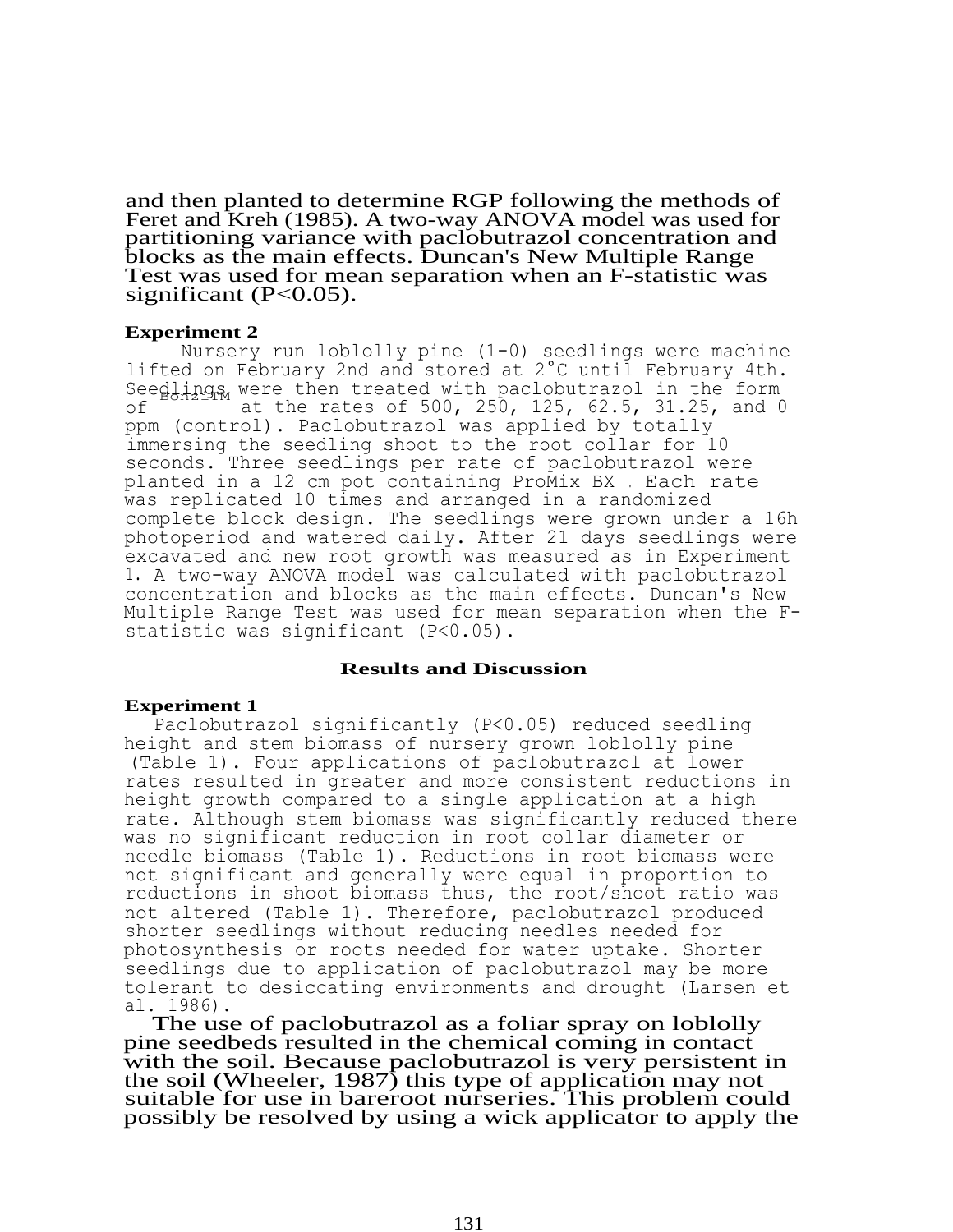growth regulator directly to seedling foliage. Wick applicators could be adjusted to apply paclobutrazol to the foliage of taller seedlings only, allowing shorter seedlings to continue to develop at a normal rate.

#### **Experiment 2**

There were significant differences among rates of paclobutrazol for number of short roots, number of long roots, total number of roots, and total RGP of loblolly pine (Table 2). There was no significant difference in shoot growth among rates (Table 2). Compared to the control, paclobutrazol at the rate of 125 ppm increased number of short, number of long, and total number of new roots by 75%, 136%, and 88% respectively.

Increasing loblolly pine root growth with a foliar dip in paclobutrazol, without a concomitant reduction in shoot growth, may prove to be of great importance for plantation establishment. RGP has been positively correlated with seedling survival and growth, therefore nursery managers have strived to produce seedlings with high RGP. A preplanting treatment of loblolly pine with paclobutrazol could be used to augment inherent RGP. This would be particularly important on harsh planting sites. The application of paclobutrazol to pine seedlings at low rates in the field would be a simple practice and should not preclude its use by planting crews.

A possible alternative to a pre-planting treatment in the field may be a post-lifting treatment after seedling grading and bundling. This would be similar to the practice of dipping loblolly pine roots in clay. If RGP can be enhanced by a pre-storage treatment the need to apply paclobutrazol in the field would be eliminated.

Further study is needed to clarify if root growth of other species can be increased by paclobutrazol. Field trials should be conducted to determine how paclobutrazol induced root growth affects survival and growth after outplanting.

#### **Acknowledgements**

The authors thank Tom Dierauf and Ron Jenkins for their cooperation and the use of nursery beds in the Virginia Division of Forestry's New Kent Forestry Center.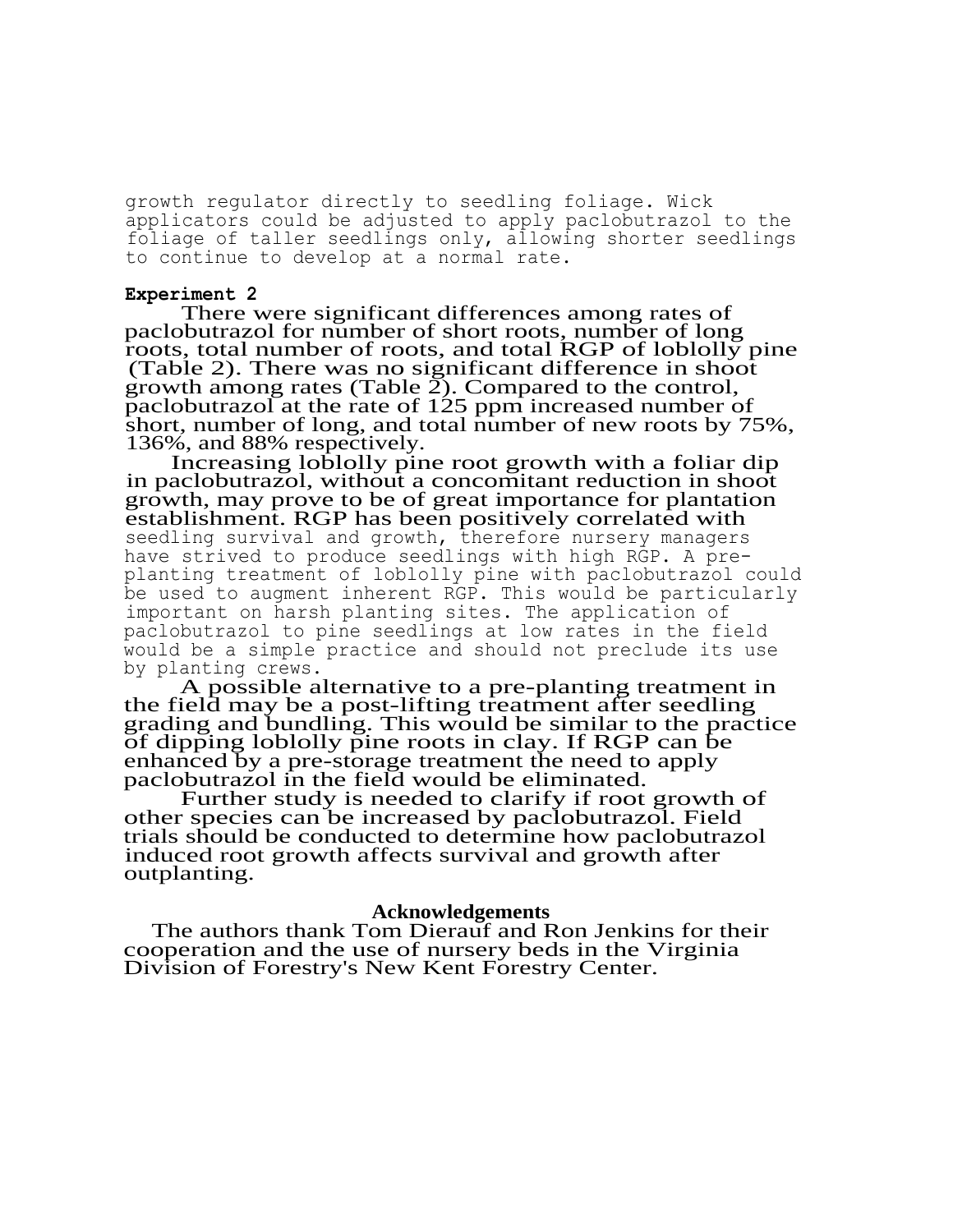| Rate<br>(ppm)   | Seedling<br>Height     | Stem<br><b>Biomass</b> | Needle<br><b>Biomass</b> | Root<br><b>Biomass</b> | Root<br>Collar<br>Diameter | Root/<br>Shoot<br>Ratio |
|-----------------|------------------------|------------------------|--------------------------|------------------------|----------------------------|-------------------------|
|                 | $\cdot$ . Cm $\cdot$ . |                        | grams                    |                        | $.$ mm.                    |                         |
| 0               | 28.8a                  | 1.68a                  | 3.78a                    | 1.45a                  | 5.3a                       | .25a                    |
| $125 \times 1$  | 28.3abc                | 1.47a                  | 3.36a                    | 1.31a                  | 5.1a                       | .26a                    |
| 250 x 1         | 27.8abcd               | 1.54ab                 | 3.50a                    | 1.39a                  | 5.2a                       | .26a                    |
| 500 x 1         | 28.7ab                 | 1.41abcd               | 3.37a                    | 1.37a                  | 5.0a                       | .27a                    |
| $1000 \times 1$ | 25.3 bcde              | 1.28 bcde              | 3.07a                    | 1.25a                  | 4.7a                       | .26a                    |
| 2000 x 1        | de<br>23.7             | de<br>1.06             | 3.00a                    | 1.10a                  | 4.7a                       | .26a                    |
| 3000 X 1        | 25.8abcde              | $1.21$ bcde            | 3.24a                    | 1.18a                  | 4.8a                       | .25a                    |
| $31.2 \times 4$ | cde<br>24.9            | 1.17 bcde              | 3.05a                    | 1.12a                  | 4.8a                       | .25a                    |
| $62.5 \times 4$ | 26.1abcde              | $1.26$ bcde            | 3.48a                    | 1.24a                  | 4.9a                       | .24a                    |
| $125 \times 4$  | cde<br>24.8            | cde<br>1.16            | 3.28a                    | 1.23a                  | 4.9a                       | .27a                    |
| 250 x 4         | de<br>24.4             | de<br>1.04             | 3.15a                    | 1.10a                  | 4.6a                       | .24a                    |
| 500 x 4         | e<br>23.0              | 1.14<br>de             | 3.49a                    | 1.22a                  | 4.9a                       | .25a                    |
| 750 x 4         | 23.0<br>e              | .99<br>e               | 3.04a                    | 1.07a                  | 4.6a                       | .26a                    |

Table 1. Effects of paclobutrazol on nursery grown (1-0) loblolly pine seedling height, biomass, and root/shoot ratio.

Values in the same column with the same letter were not significantly different at the 0.05 level of probability using<br>Duncan's New Multiple Range Test.

Table 2. The effects of rate of paclobutrazol on the root growth potential and shoot growth of nursery run (1-0) loblolly pine.

| Rate  | Short                | Long             | Total     | Shoot  |
|-------|----------------------|------------------|-----------|--------|
| (ppm) | Roots                | Roots            | Roots     | Growth |
|       |                      |                  |           |        |
|       | mumber               | $\ldots$ Cm      |           |        |
| 500   | 28.4ab <sup>1</sup>  | 4.9 <sub>b</sub> | 33.4ab    | 1.8a   |
| 250   | 25.3abc              | 4.7 <sub>b</sub> | 30.0abc   | 1.8a   |
| 125   | 32.4a                | 9.2a             | 41.6a     | 1.8a   |
| 62.5  | $16.6$ bc            | 3.6 <sub>b</sub> | $20.5$ bc | 1.7a   |
| 31.25 | 13.3<br>$\mathbf{C}$ | 2.6 <sub>b</sub> | 15.9<br>c | 1.6a   |
| 0     | $18.5$ bc            | 3.9 <sub>b</sub> | $22.1$ bc | 1.5a   |

Values in the same column with the same letter were not significantly different at the 0.05 level of probability using Duncan's New Multiple Range Test.